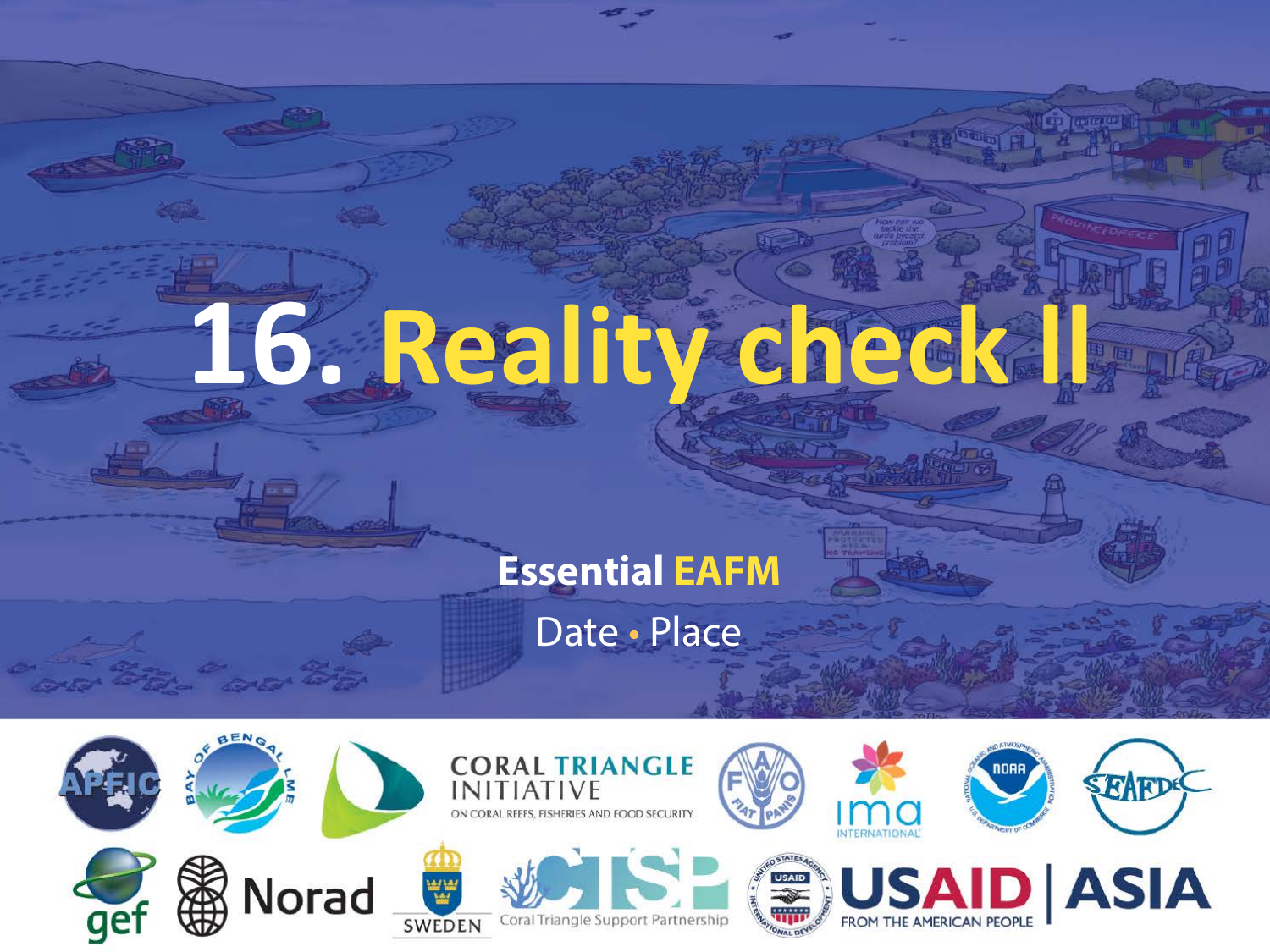

**16. REALITY CHECK II** 2

 $H_{12}$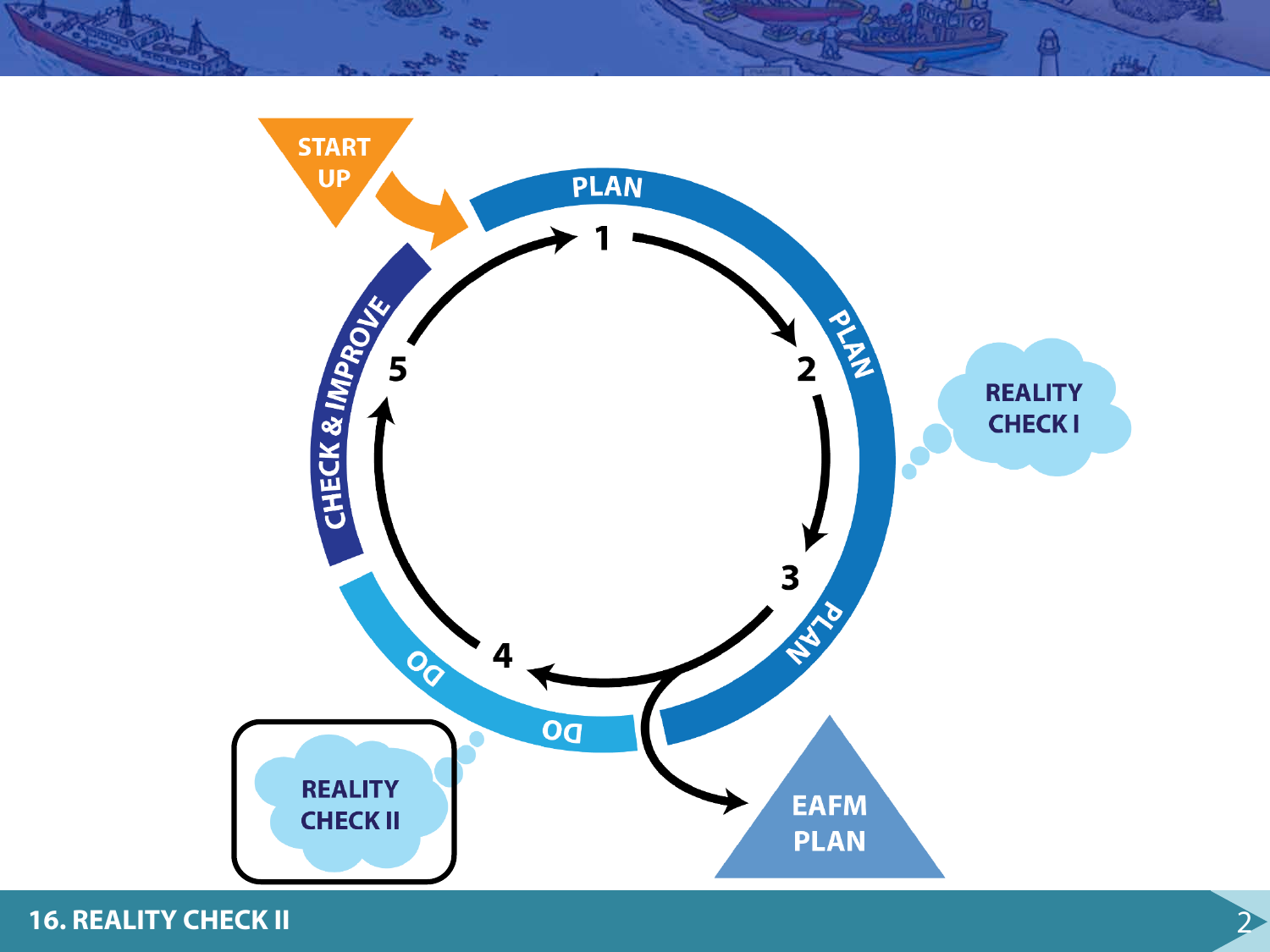### **Session objectives** *After this session you will be able to:*

- Check on the status of the EAFM plan implementation
- Consider whether implementation is in line with the principles of EAFM
- Check on the practicalities is the supporting environment in place?
- Re-visit constraints and opportunities in meeting your FMU goals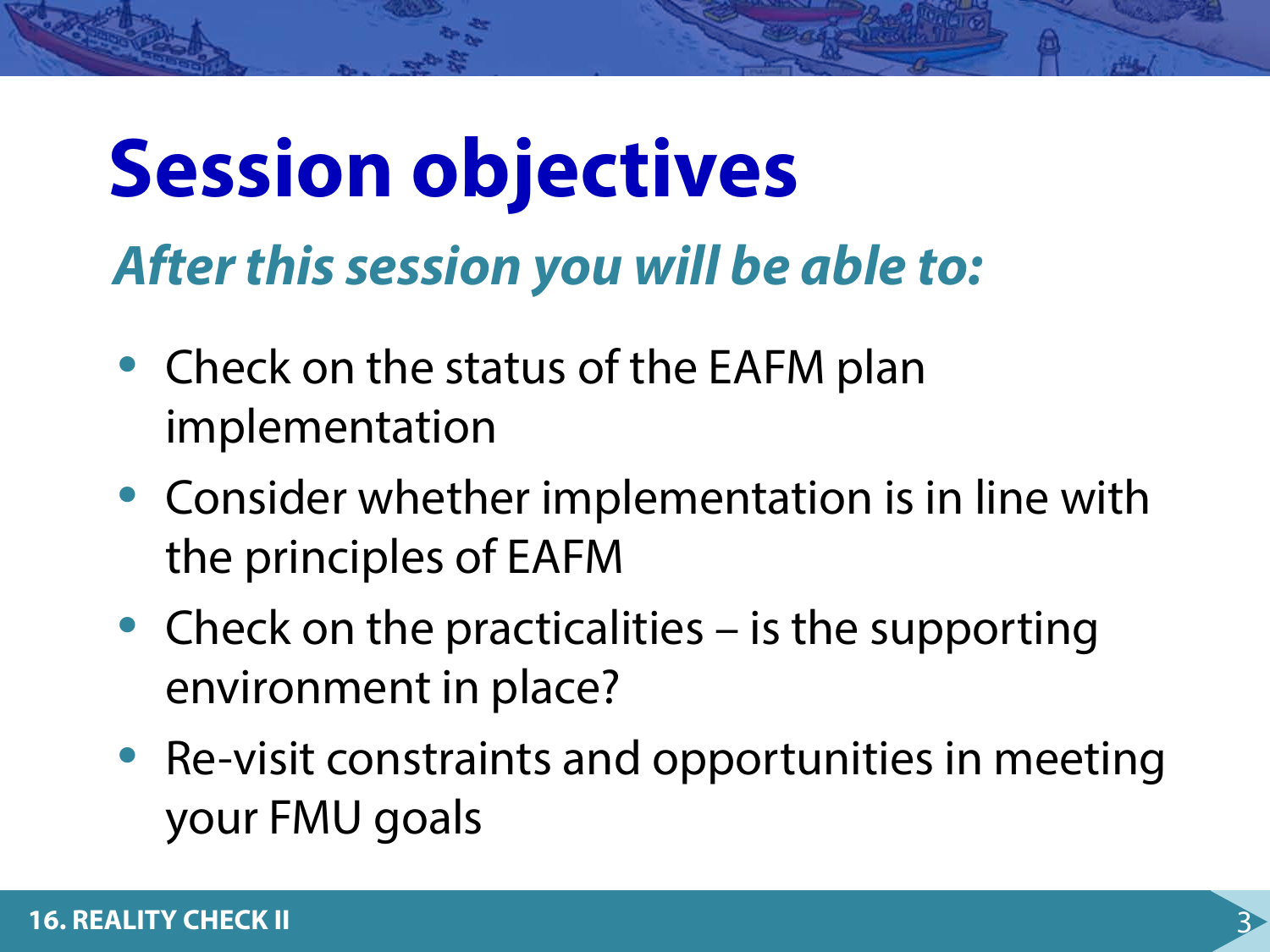# **Reality Check II**



*Check on whether the main mechanisms, processes, resources and institutions for EAFM implementation are in place*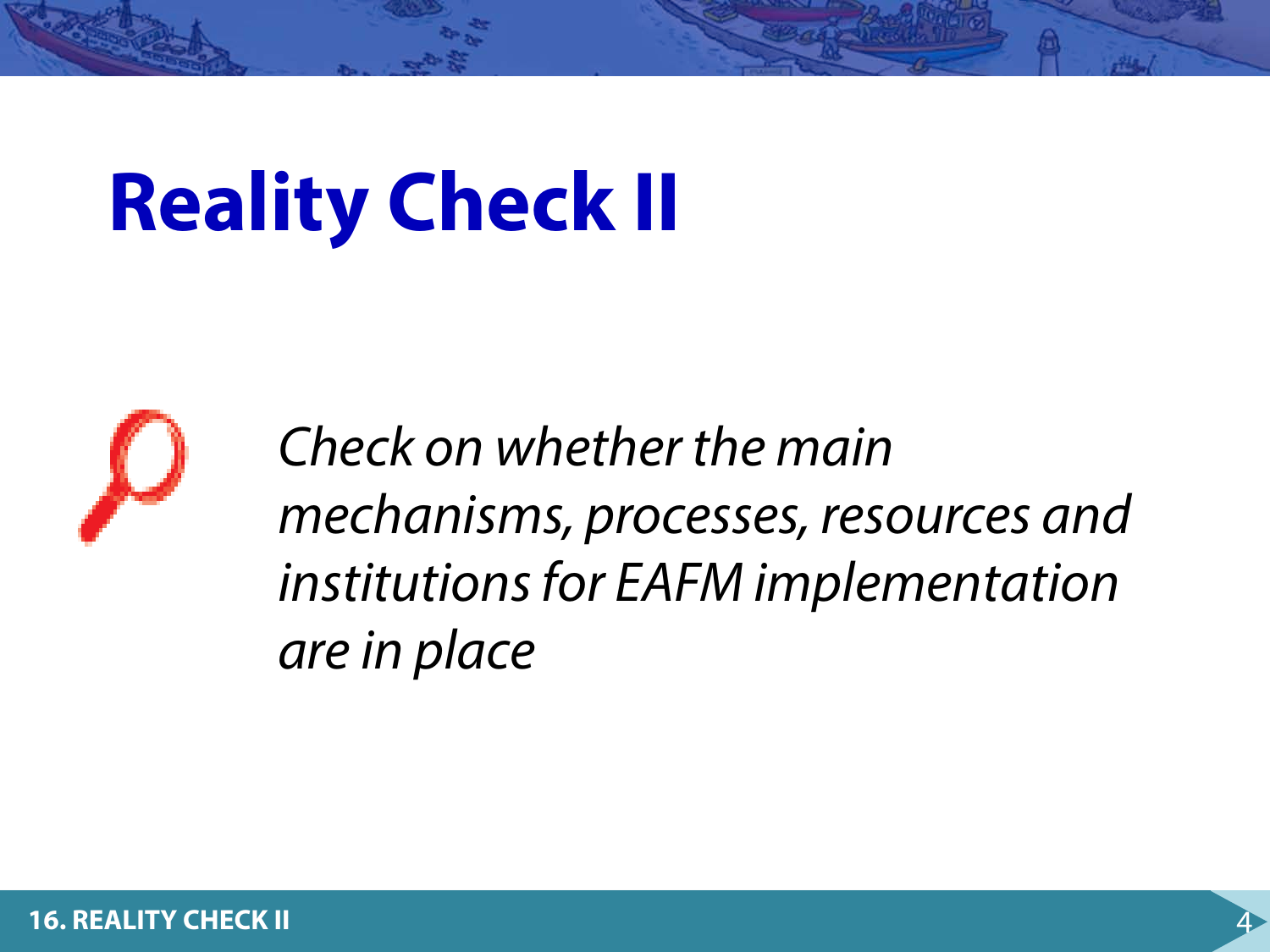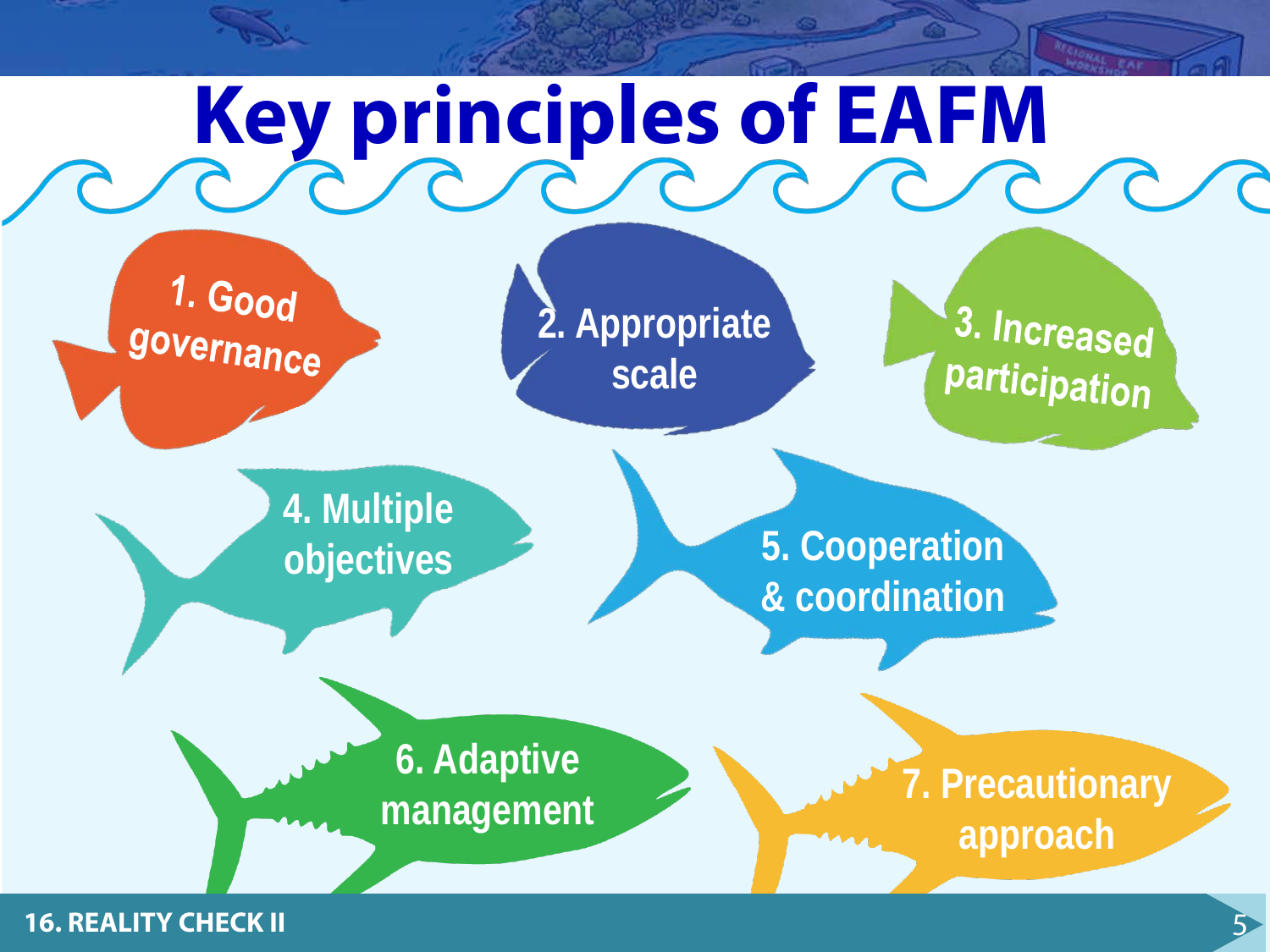### **The key : Good governance**



Source: <http://www.unescap.org/pdd/prs/ProjectActivities/Ongoing/gg/governance.asp>

#### **16. REALITY CHECK II**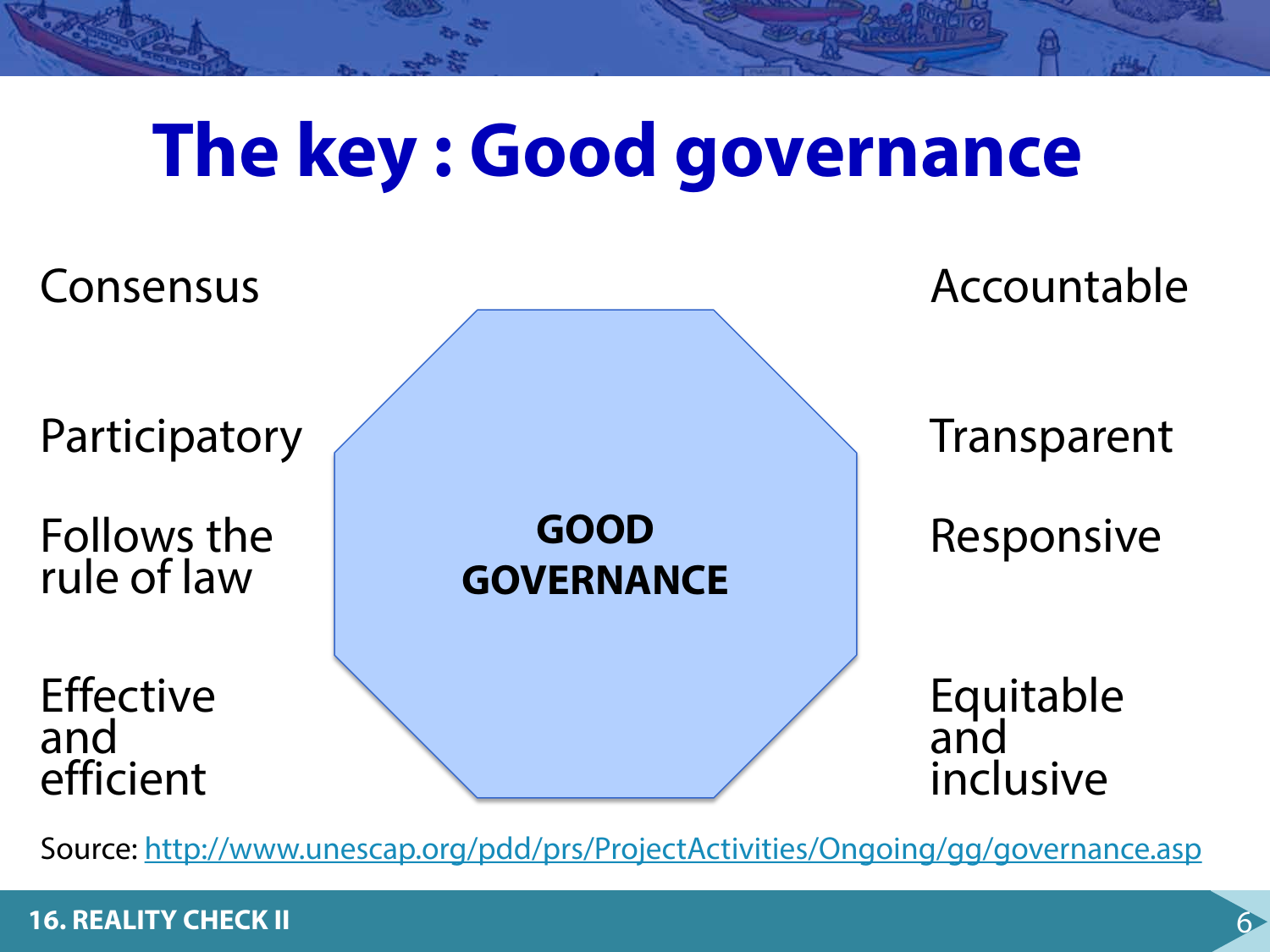#### **Governance check list**

- 1. Is the legal framework supporting EAFM?
- 2. Are rules and regulations in place and agreed to by stakeholders?
- 3. Do we have effective compliance and enforcement?
- 4. Are effective governance arrangements in place for coordination and cooperation?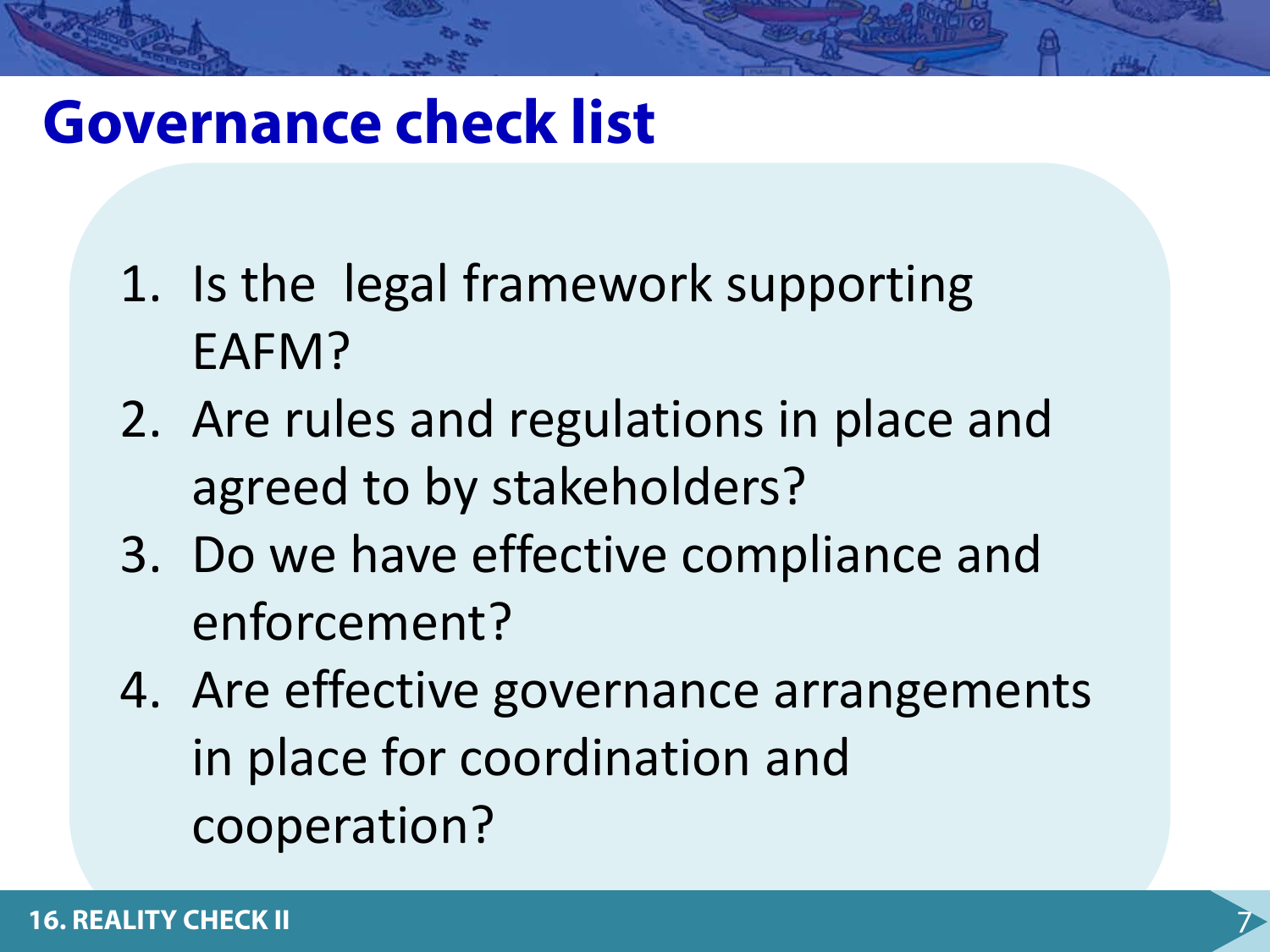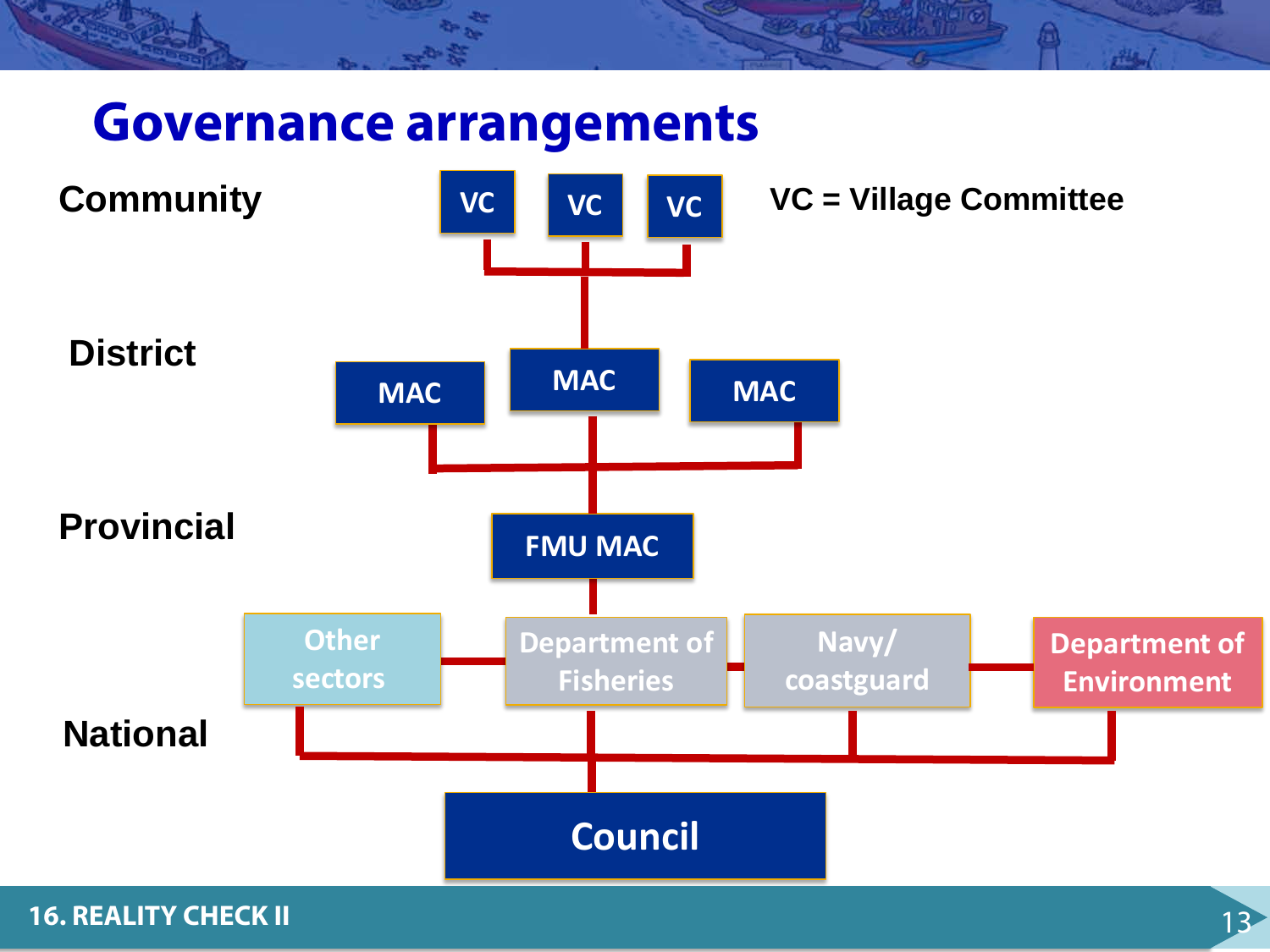#### **Other success factors**

**Checking against the other principles also help us ask important questions, such as:**

- Are we working at the right scale?
- Is co-management working through empowered stakeholders?
- Are we learning through adaptive management?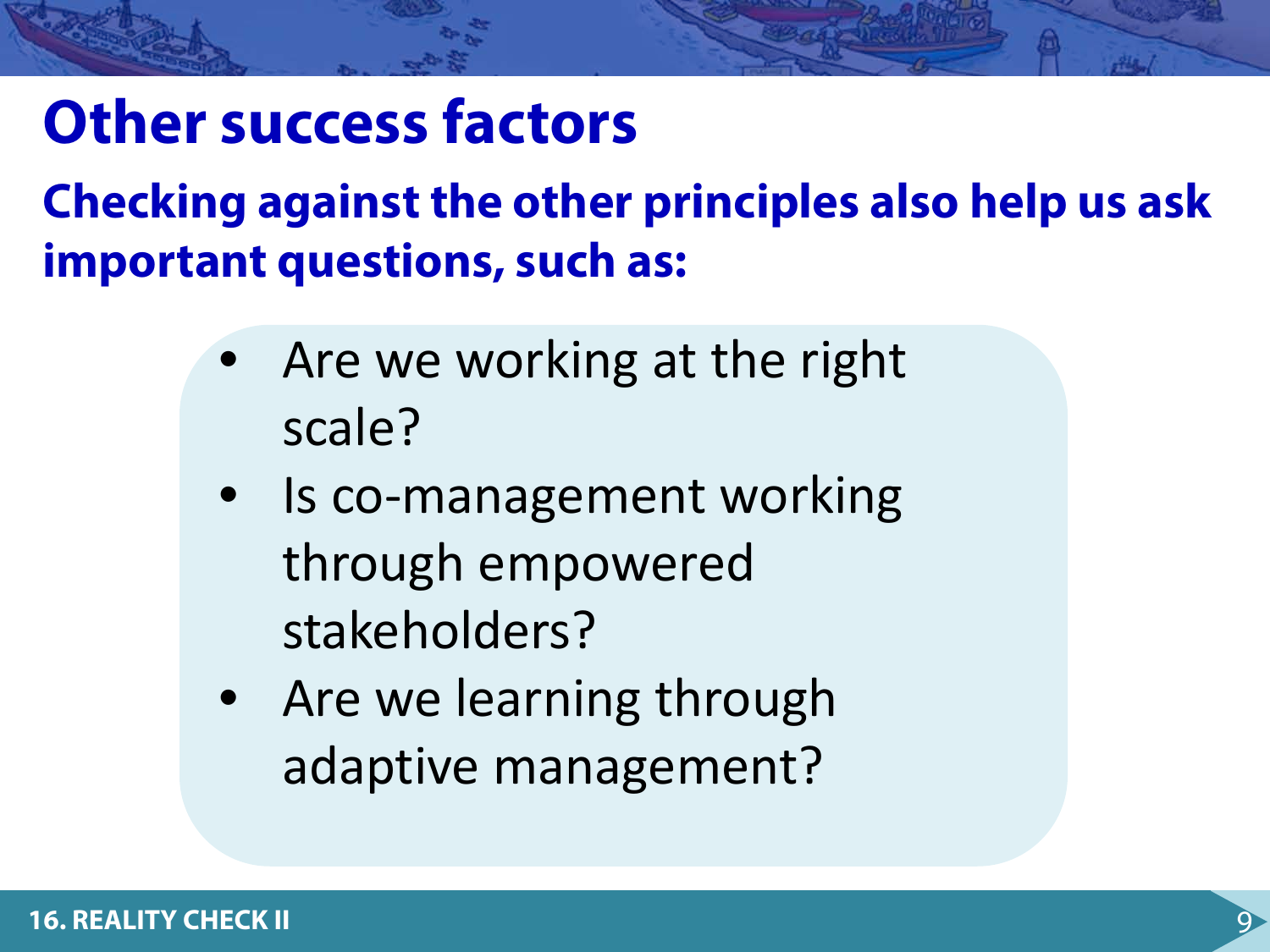### **Also need: a supporting environment**

- 1. Adequate political will and support?
- 2. Adequate resources (personnel, equipment, finances) for EAFM?
- 3. Effective financing mechanisms?
- 4. Appropriate institutional arrangements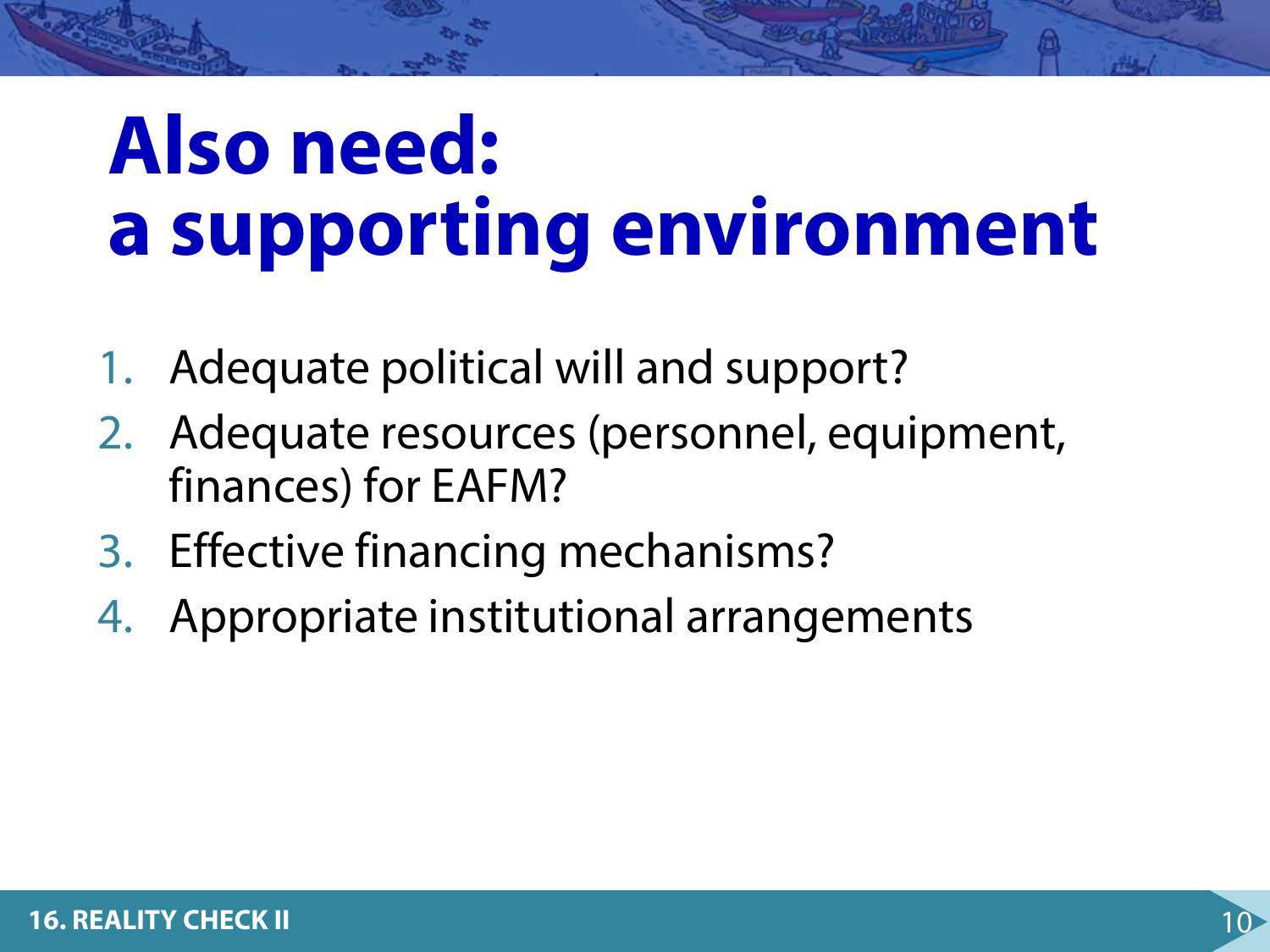## **Adequate political will**

**Key questions when checking on political will:**

- 1. Have the politician/senior policy makers been engaged in the EAFM planning process?
- 2. Have clear messages for politician/senior policy makers been communicated and understood?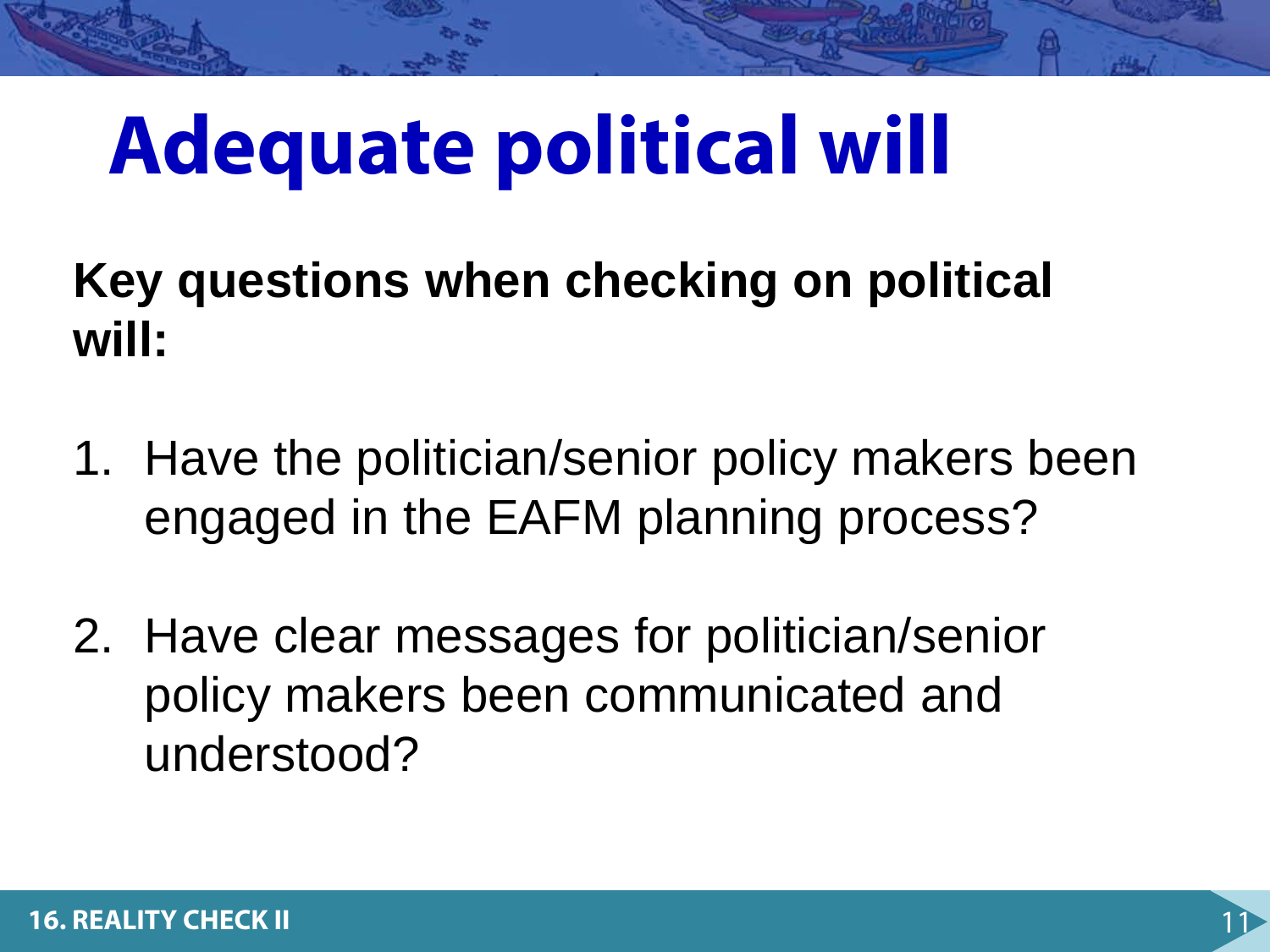#### **Adequate resources**

#### **Key questions when checking on financing:**

- 1. Do the staff responsible for implementing EAFM have appropriate experience and training?
- 2. Is the implementing team equipped with "people skills" to facilitate a process that maximizes the benefits of a having a truly participatory process?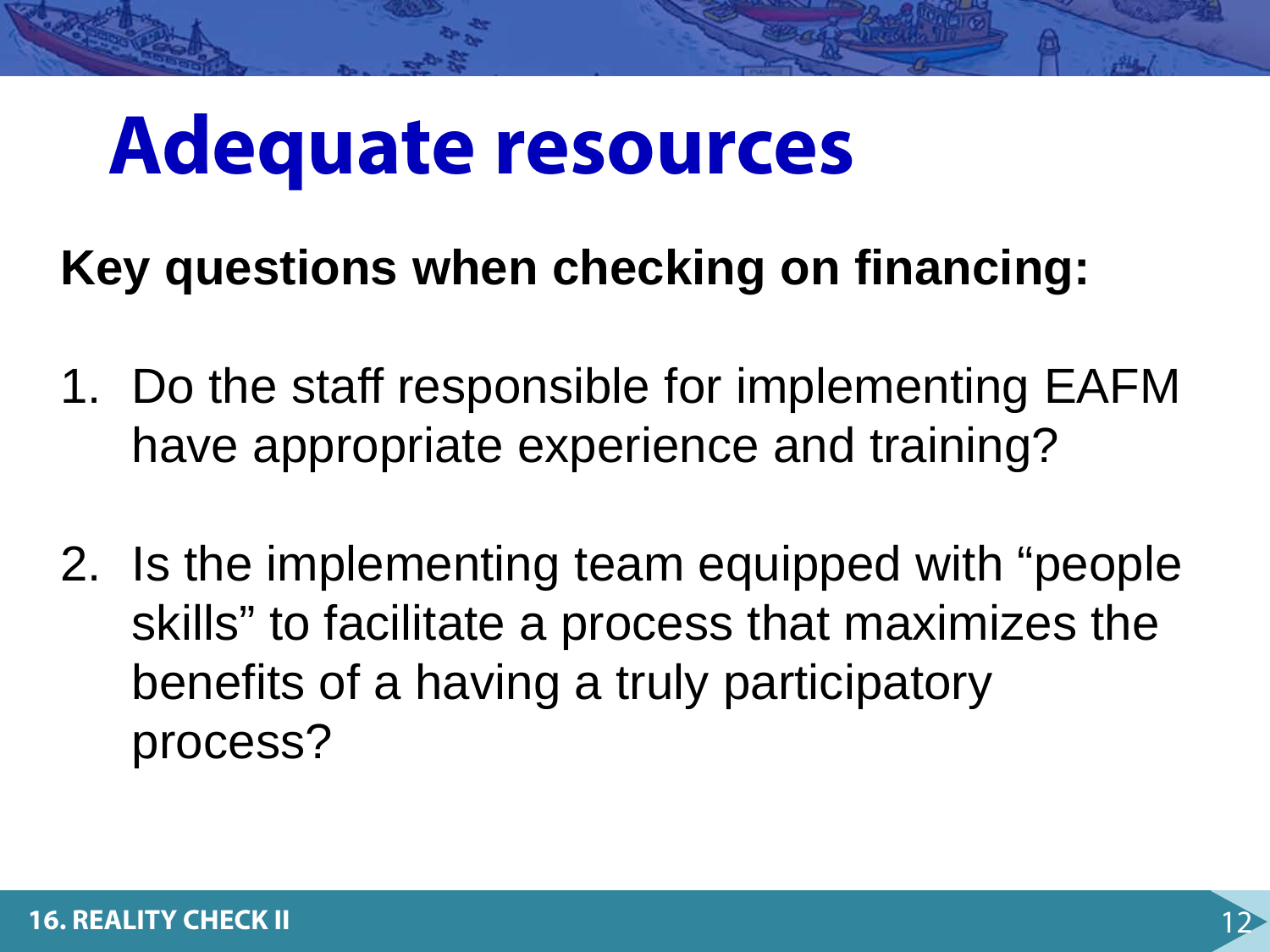### **Effective financing mechanisms**

**Key questions when checking on financing:**

- 1. Has the implementation of the EAFM plan been mainstreamed into the activities and tasks of the relevant agencies, and has an annual budget been allocated?
- 2. Have other sources and models for funding (e.g. "user pays") been adequately investigated?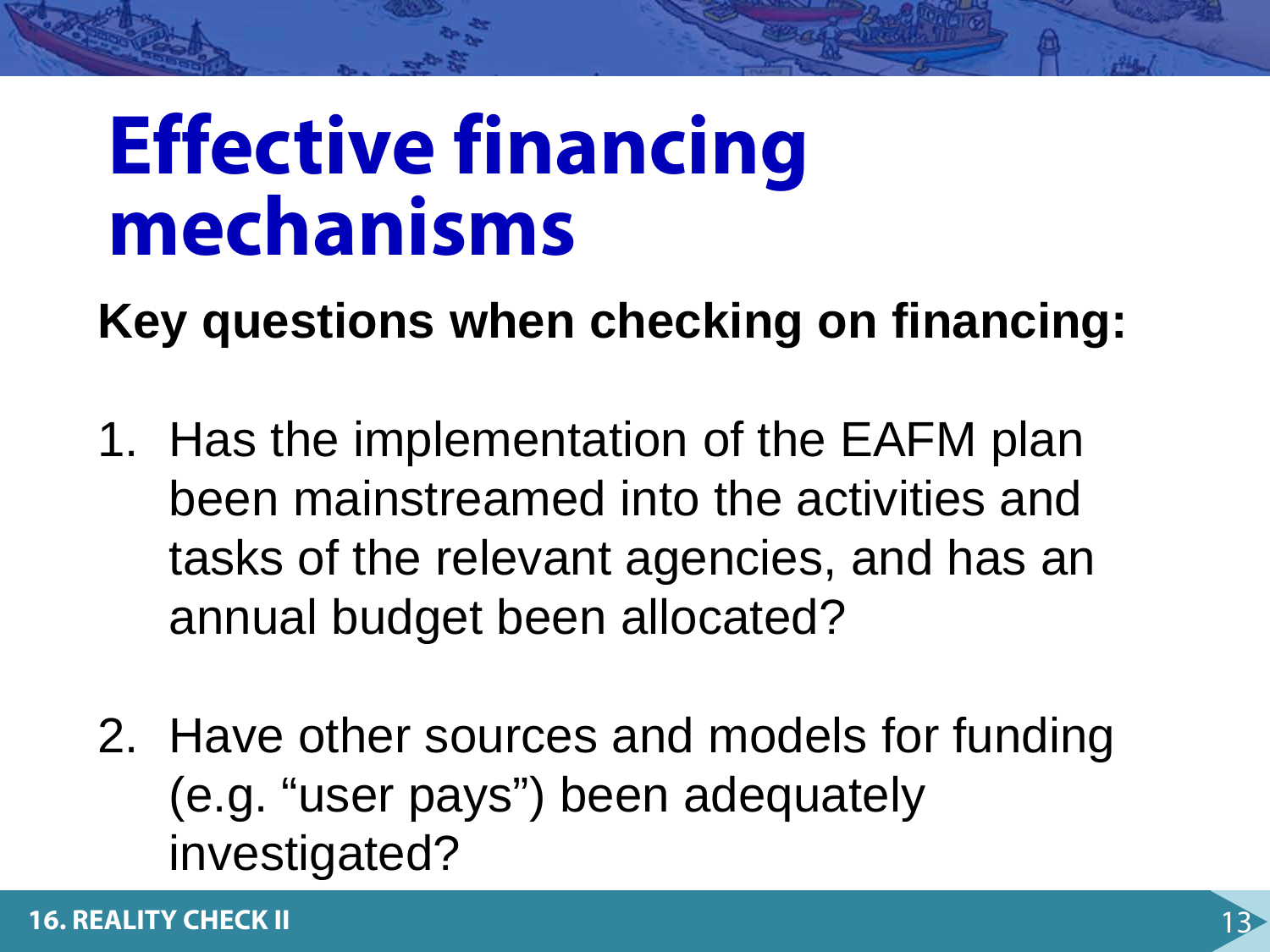#### **Fisheries agency structure**

![](_page_13_Figure_1.jpeg)

#### **16. REALITY CHECK II 14. In the contract of the contract of the contract of the contract of the contract of the contract of the contract of the contract of the contract of the contract of the contract of the contract of**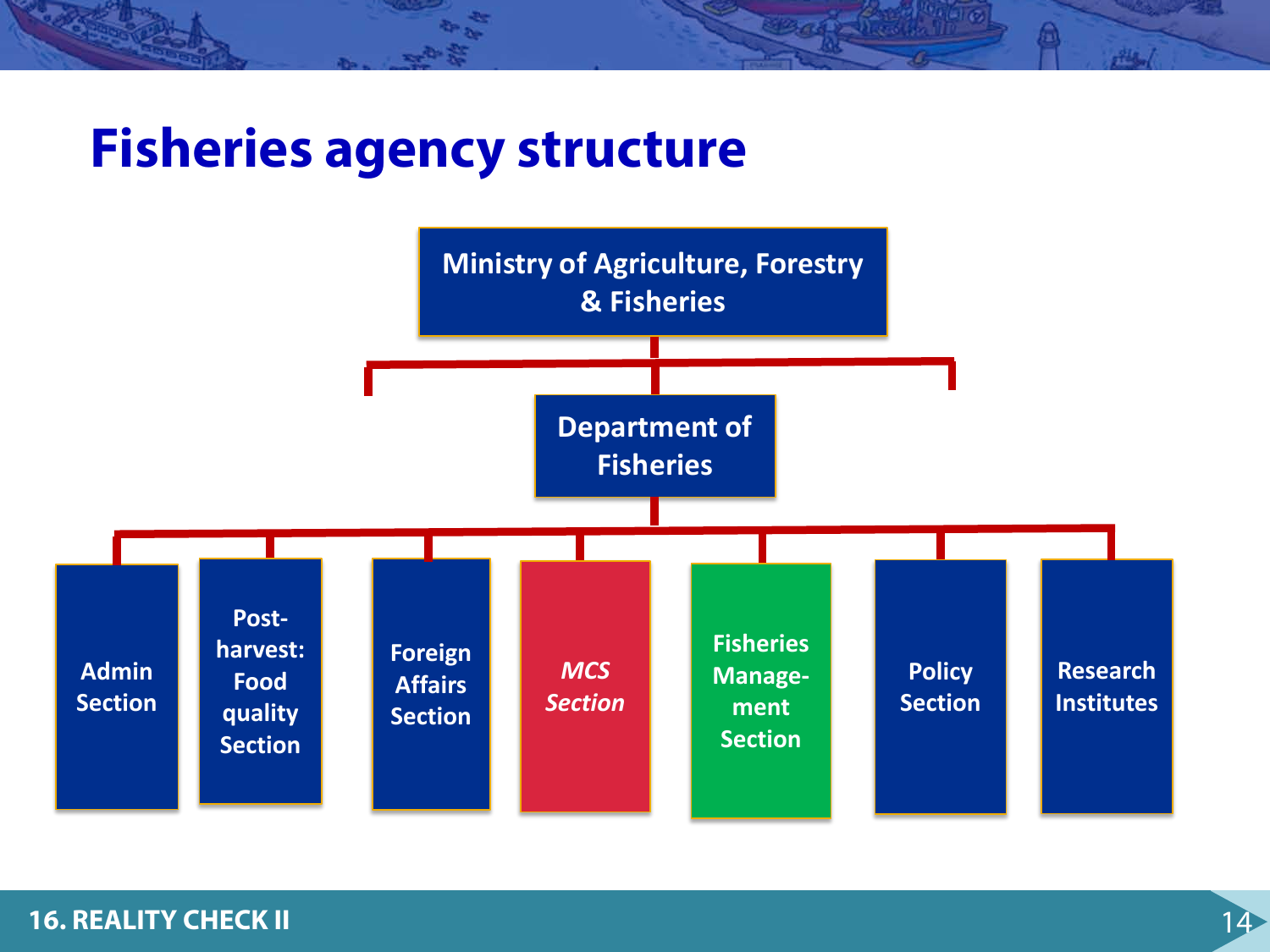# **Key messages**

#### **In Reality Check II:**

- Check whether everything is in order before putting to much of the EAFM plan into action
- Consider whether the EAFM principles are being met, especially good governance
- Check whether the practical arrangements are in place (i.e. the supporting environment)